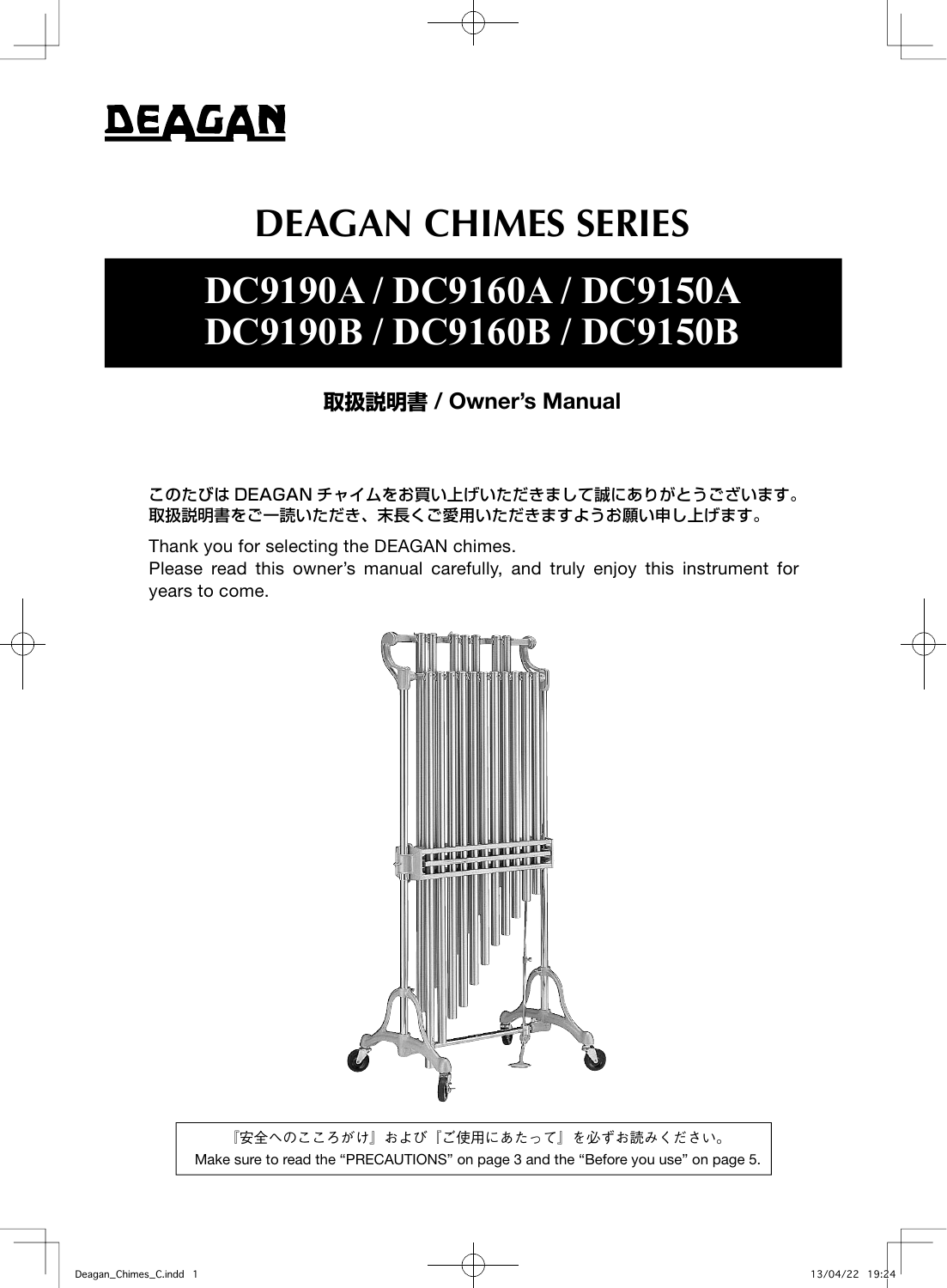### PRECAUTIONS

### Using the Chimes Safely

The chimes are a large and heavy instrument that gets used in various places by persons of all ages,

so please obey the following instructions regarding their regular care and placement.

Especially in the case of children, a responsible adult should provide proper instruction on

how to use and treat the chimes before use.

#### Preventing Injuries - Make sure that all precautions described below are obeyed-

About the Icons

Icons are used in this section to promote the safe use of this product, and to prevent you and others from harm and property damage. Please fully understand the meaning of the icons before reading the manual.



This icon urges you to pay caution (includes dangers and warnings).

This icon indicates actions that are prohibited.  $\bigcirc$  For example:

Do not disassemble.

This icon indicates special instructions that should be strictly followed.

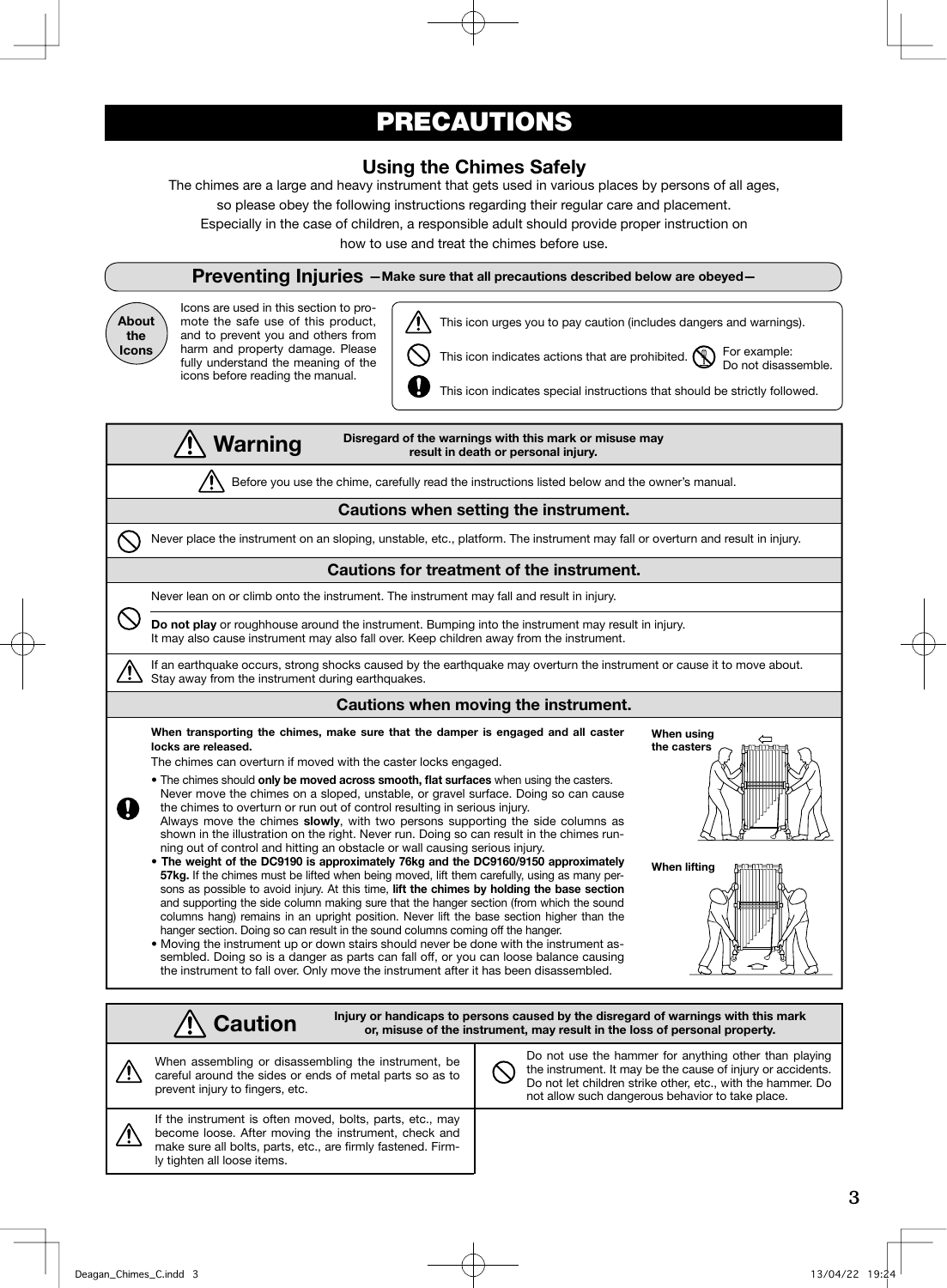### ━━━ Before vou use ━━

- 1 Never use a metal type hammer or mallets to strike the sound column with. The sound column will break.
- 2 Always use the instrument on a flat, level surface. The instrument will not function properly on a sloped surface.
- 3 When assembling the stand, make sure each part is firmly attached, and there is no twisting or disfigurement in the frame. Also, make sure that all wing nuts are firmly tightened.
- 4 Use your toes to operate the damper pedal. Do not stand on or put your weight on the pedal. Doing so may cause the pedal to break.
- 5 Do not touch the damper adjuster (shown in the illustration left). The adjuster has been adjusted at the factory. Moving the adjuster may reault in the damper not functioning properly.
- 6 When playing the chime, make sure the caster brakes are firmly set and the chime stand does not move about.
- 7 Hit the Head Plug when playing the chime. Never hit the sound column (pipe) with the hammer.
- 8 Do not keep the chime in a place where high temperatures and high humidity are present. Doing so will result in the shortening of the instruments life.
- 9 For regular cleaning, wipe with a soft, dry cloth. Never wipe with thinner, or polishing preparations.

## Be careful when transporting

- 1 When transporting or moving the instrument, do not subject it to strong shocks
- 2 The sound column's pitch and/or tone may change if the columns are scratched or bent. Be careful.
- 3 When the instrument is to be transported over long distances, especially by vehicle, do so with the sound columns removed from the stand. The shape of the stand may change and the column's wire/strings may be cut if the columns are not removed.
- 4 When attaching or removing the sound columns, do so in a place where there is sufficient room so that the columns do not come into contact with other objects.
- 5 After the sound columns are removed, wrap them in a soft cloth, etc., to prevent scratching, and then transport.



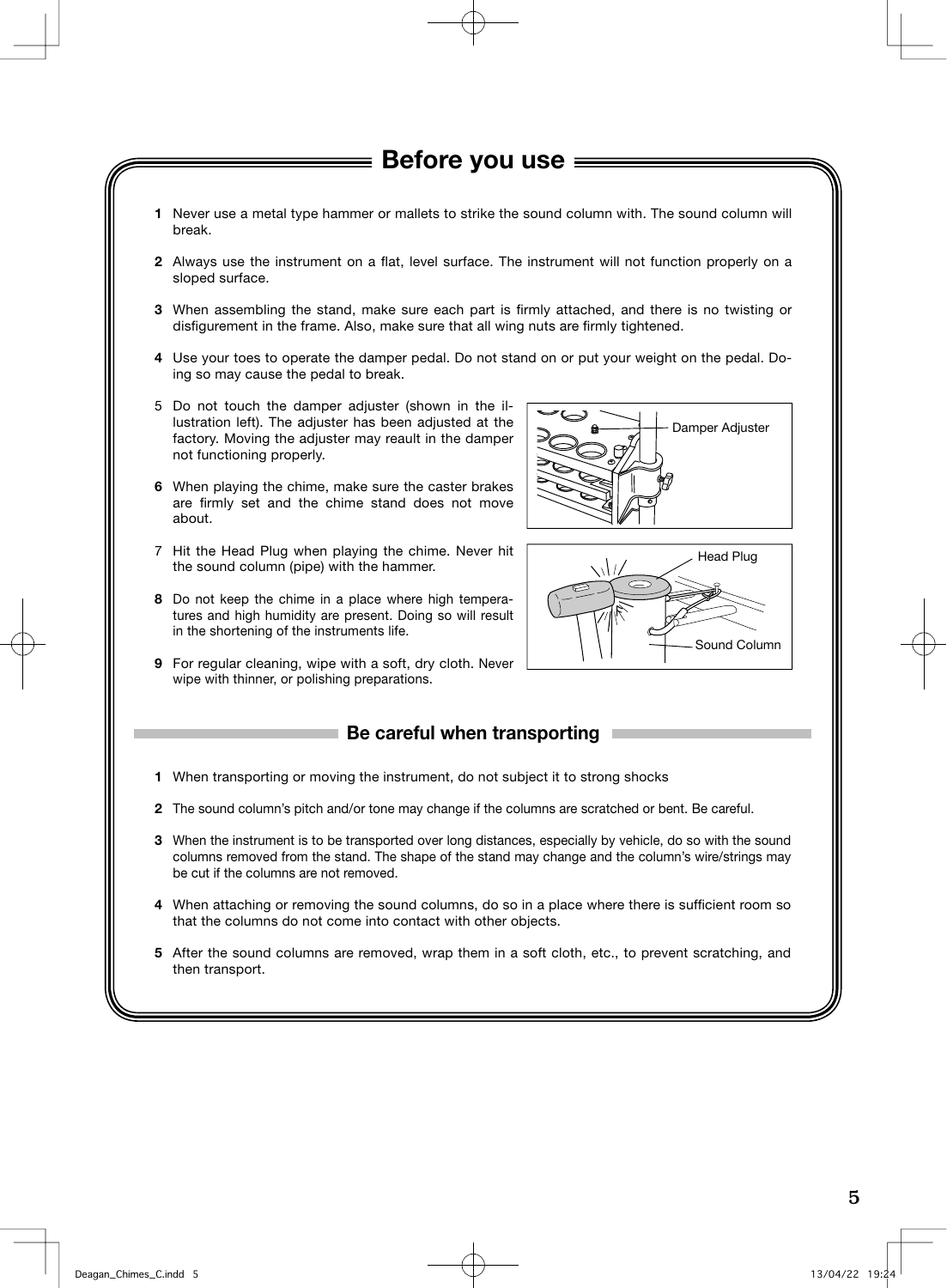## **組立方法 /ASSEMBLY PROCEDURE**

 **組み立ておよび分解作業は、必ず二人以上で行なってください。** Make sure the chimes are assembled or disassembled by at least two persons.

ベース (左・右) とペダル Ass'v を接続します。 右図の配置になるようにベース (左・右) とペダル Ass'y を用意します。

\* 以下組立は、手前が奏者側になる向きで行ないます。 ネジ A を十分ゆるめてから、連結用穴にペダル Ass'y のパイプを止まるまで差し込み、ネジ A を締めて固定 します。

 接続したら、キャスターをロックします(左右)。

#### 2 ベース左右にサイドコラムを差し込みます。

 ネジ B を十分ゆるめてから、パイプ端に穴がある側を 下にして、連結用穴にサイドコラムを止まるまで差し 込みます(左右共)。

\* サイドコラムは左右同部品です。

\* ダンパーおよびハンガーのセットをスムーズにするた め、ここではまだネジ B は締め付けません。

#### ■ ダンパーをセットします。 ネジ C を十分ゆるめてから、ダンパーロッドが右側に 来る向きで、サイドコラム上部からダンパーを差し込み

ます。ダンパーはダンパーレストの位置まで下げます。

\* ハンガーのセットをスムーズにするため、ここではま だネジ C は締め付けません。

#### ■ ハンガーをセットします。

 サイドコラム上部にハンガーを差し込みます。根元ま でしっかりと差し込んでください。

#### ネジ B およびネジ C を締めます。

 ネジ B およびネジ C を左右ともしっかりと締めて固定 します。

#### 6 ダンパーペダルをセットします。

ダンパーペダルを手前に引き出し、プルロッド (上)の フック部分をダンパーロッドに引っ掛けます。このと きプルロッドノブを一旦押し下げた状態で引っ掛け、 その後プルロッドノブを離します。

\* ダンパーペダルは踏まないでください。ダンパーがか かり、サウンドコラムがセットできなくなります。

#### Connect the pedal assembly to the left and right base sections.

 Position the pedal assembly and left/right base sections as shown in the illustration right.

\* The following procedure is carried out to ensure that the performer faces forward when playing the instrument.

 Fully loosen screws A, and then slide the pedal assembly pipe all the way into the hole on the base section. Tighten screws **A** to secure.

 After connecting the assembly pipe to the base sections, lock the casters (left and right).

#### **2** Insert the side columns into the holes on the left and right base sections.

Fully loosen screws **B** and insert the end of the side column pipe with the small hole on its side, all the way into the left and right side base sections.

- Both left and right side columns are the same.
- \* To make attachment of the damper and hanger sections easier, do not tighten screws B yet.

#### Set the damper.

 Fully loosen screws C and slide the damper onto the side columns from above so that the damper rod is positioned on the right. Slide the damper down the columns until it comes to rest on the damper rests.

\* To make attachment of the hanger section easier, do not tighten screws C yet.

#### $\blacksquare$  Set the hanger.

 Slide the hanger onto the side columns from above. Slide it all the way onto the columns.

#### 5 Tighten screws B and C.

 Firmly tighten screws B and C on both right and left sides and secure.

#### Set the damper pedal.

 Pull the damper pedal out to the front, and then hook the hook on the end of the pull rod onto the damper rod. At this time, pull down on the pull rod knob to hook onto the damper rod, then release the pull rod knob.

\* Do not press down on the damper pedal. Doing so engages the damper and the sound columns cannot be hung.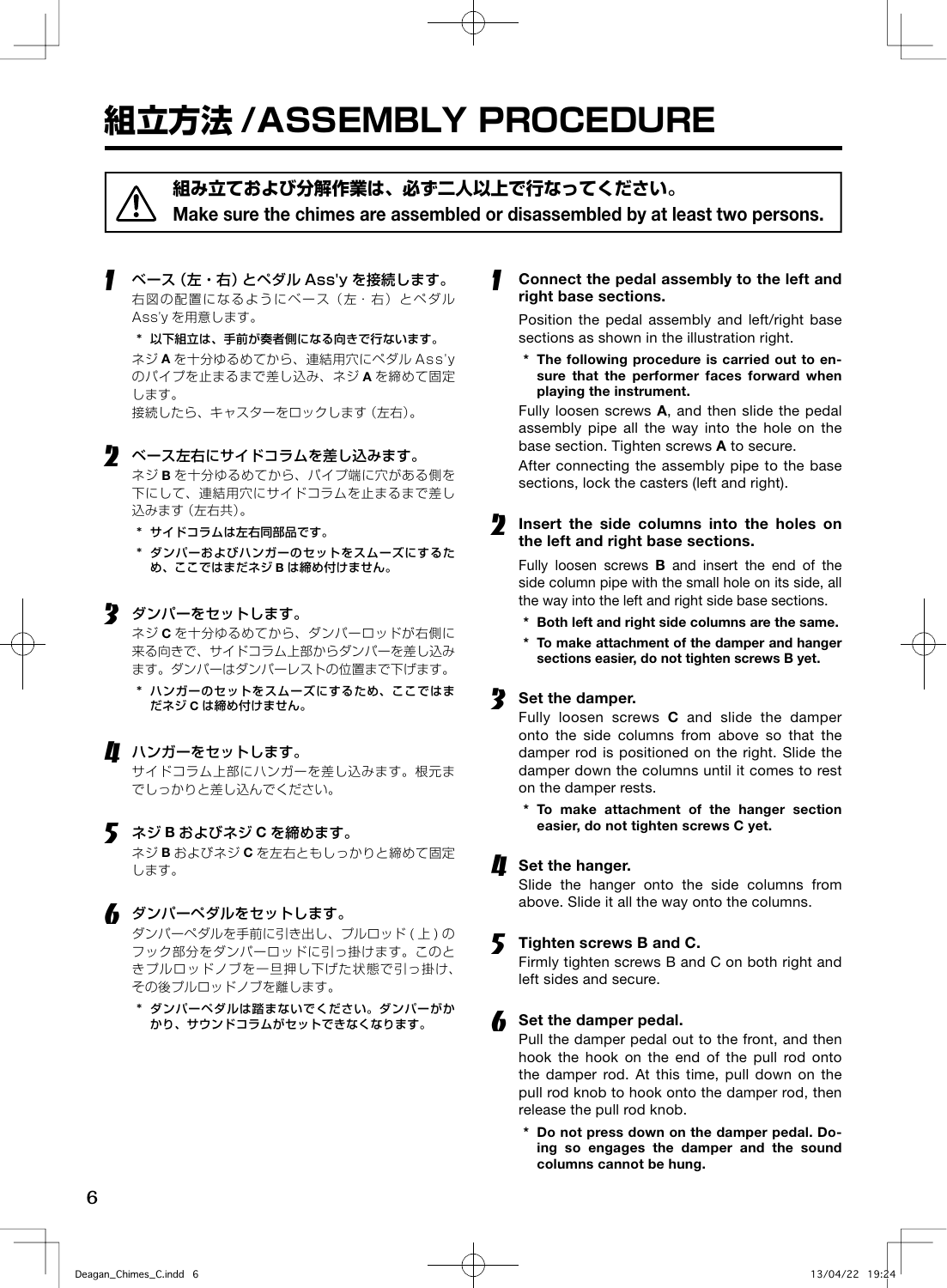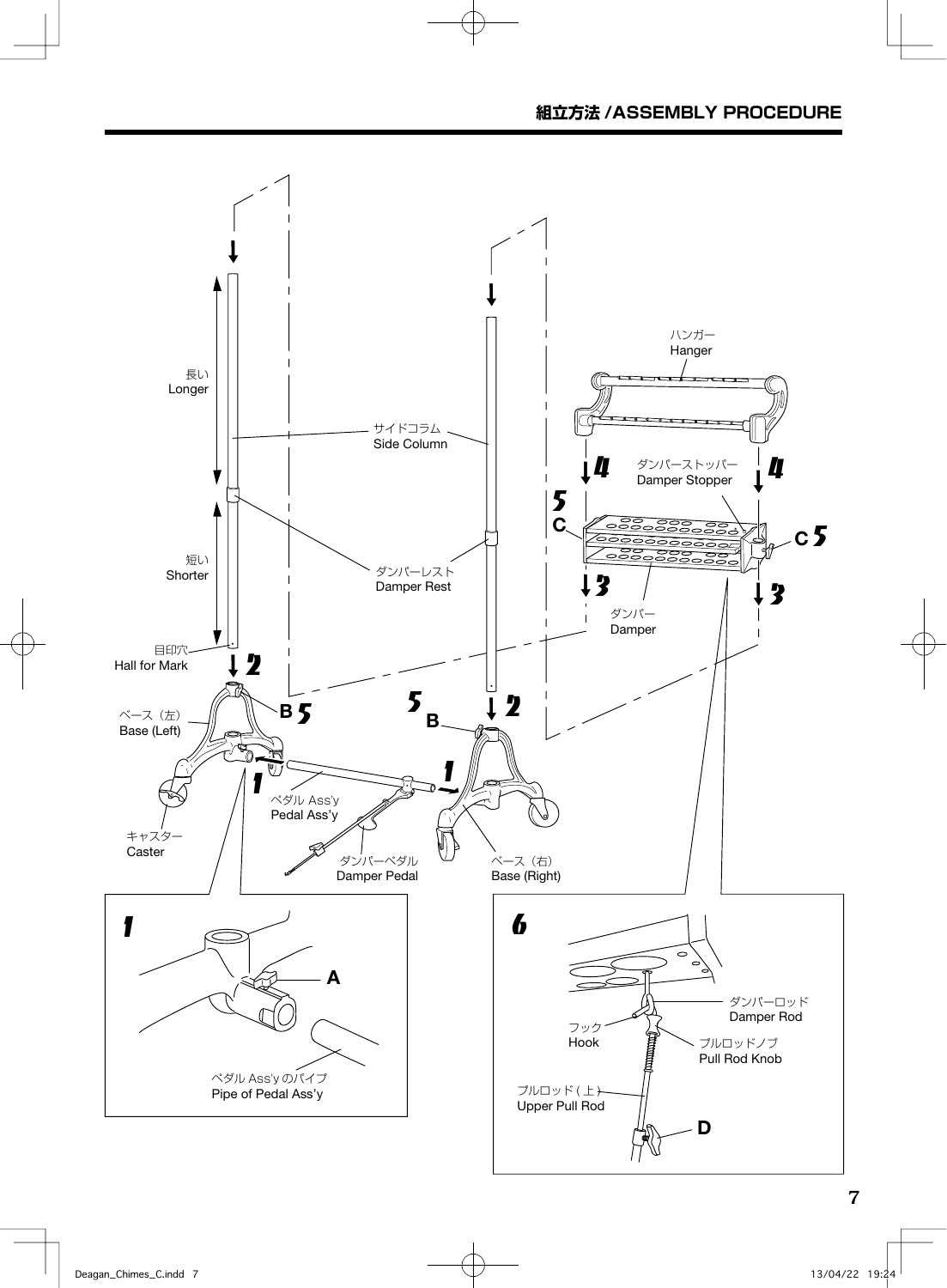#### 7 サウンドコラムをハンガーにセットします。

 ダンパーが解除されている(ダンパーストッパーがか かっている)ことを確認します。

\* ダンパーがかかっている場合は、ペダルを踏み込んだ 状態でダンパーストッパーを押し下げ、そのままペダ ルを離してダンパーストッパーをかけます。

 下図のように派生音側〜幹音側の順に取り付けま す。音名の刻印を前面にして、片方のハンガーピ ンの溝に吊りひもを掛け、次にハンガー上部の丸 リベットに掛けてから、もう一方のハンガーピン の溝に吊りひもを通します。このとき、吊りひも の結び目が丸リベットにかからないようにしてく ださい。

- **7** Hanging the sound columns from the hanger. Make sure that the damper is disengaged (the damper stopper is set).
	- \* If the damper is engaged, press down on the damper pedal, then push down on the damper stopper and release the damper pedal to engage the damper stopper.

 Hang the sound columns starting with the accidental tones before hanging the natural tones. Make sure that the pitch name is facing forward then place the string into the guides on the hanger pins and hook the string on the round head rivet. Make sure that the knot in the string is not in contact with the round head rivet.





#### 8 ダンパーペダルを調整します。

 ネジ D をゆるめ、ダンパーペダルの踏み込み具合を調整 したら、ネジ D を締めて固定します。ペダルを踏み込ん で止まる位置が床面より少し浮いた状態が最適です。



 Loosen screw D to adjust the angle of the damper pedal, and then tighten screw D to secure. The pedal is best positioned when it lies slightly above the floor when pressed all the way down.



Damper Pedal

分解する場合は、組み立てる時と反対の手順で行 ないます。

Disassembly is performed simply by reversing the assembly order.